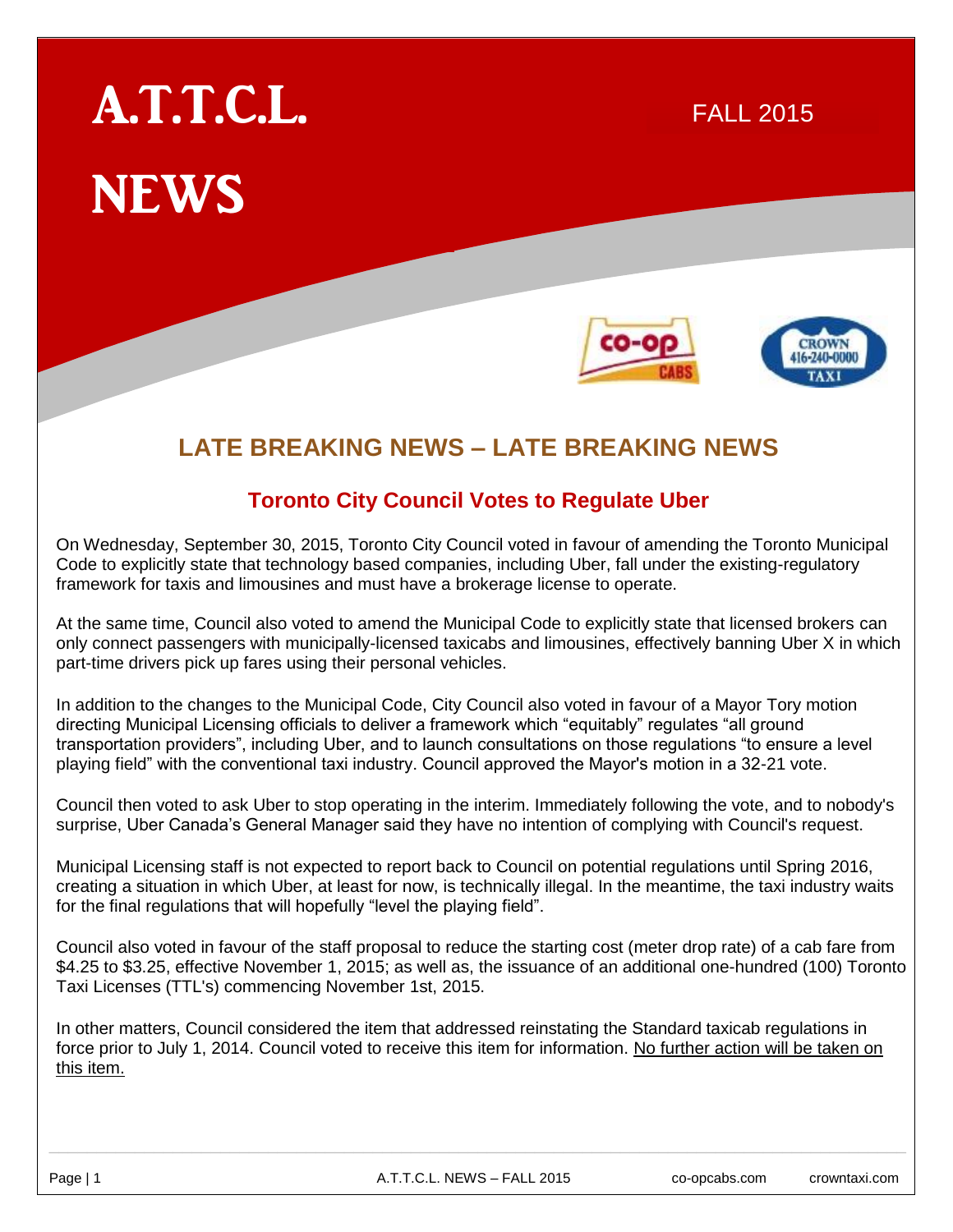# **A.T.T.C.L. SERVICE EXCELLENCE AWARD**



# **ANNUAL A.T.T.C.L. BBQ**

The 3<sup>rd</sup> Annual A.T.T.C.L. (Co-op / Crown) Barbeque was held at the Crown Taxi facility, 789 Warden Ave., on Wednesday, July 22, 2015.

The event was very successful as many drivers/owners and family members attended throughout the day. The weather was perfect and everybody had a great time!

Special thanks are extended to Mirza, Nayeem and Bilal for organizing the event and to the many volunteers who spent hours cooking for the guests.



# **REMINDER: WINTER TIRES TO BE INSTALLED BY DECEMBER 1, 2015**



All City of Toronto taxicabs are required to have four  $(4)$  snow tires installed from December 1<sup>st</sup> to March 15<sup>th</sup> each year, in accordance with Toronto Municipal Code, Chapter 545-144.4. Snow tires must display the pictograph (left) to comply with the by-law.

Page | 2 **A.T.T.C.L. NEWS – FALL 2015** co-opcabs.com crowntaxi.com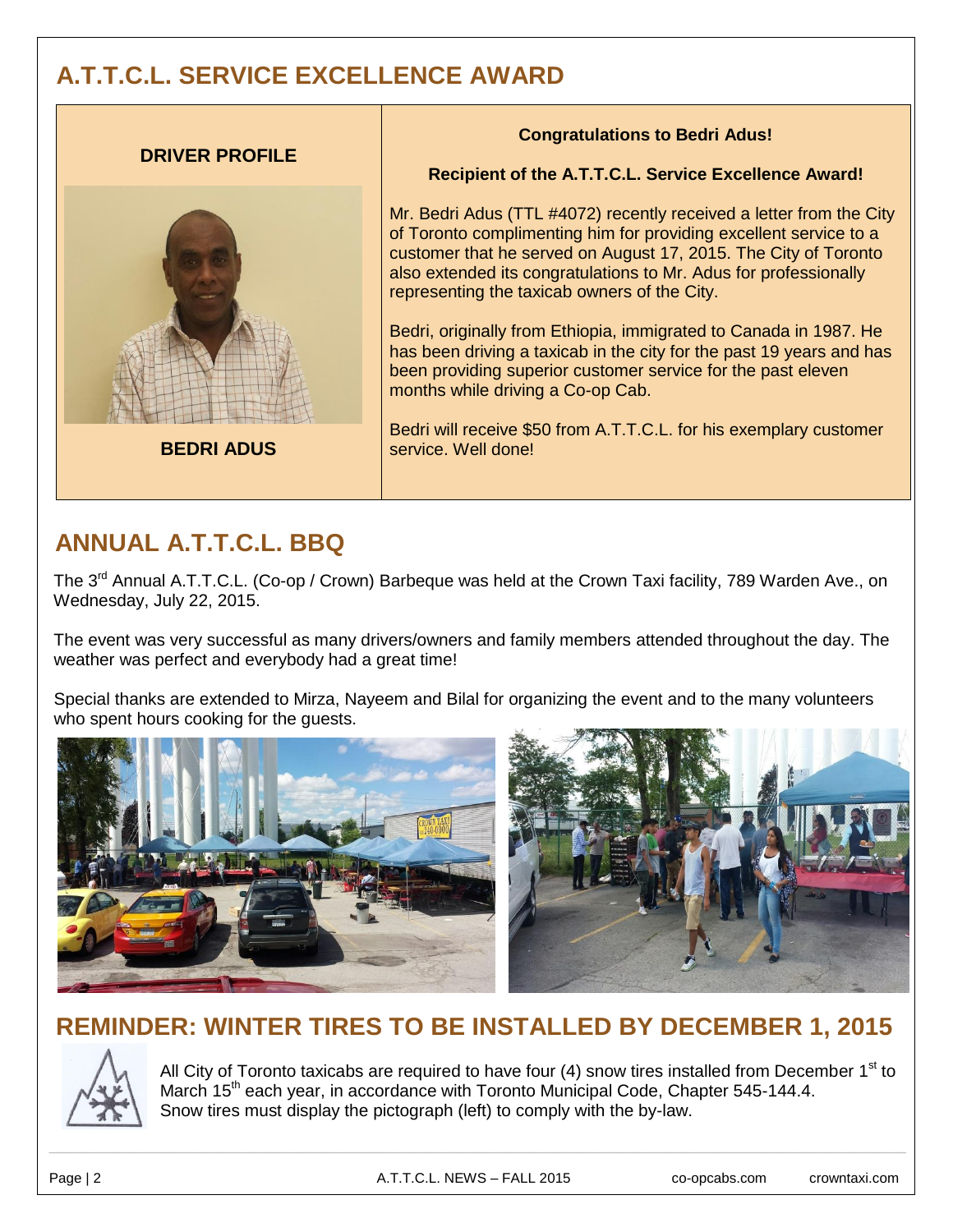# **MAKING ONTARIO'S ROADS SAFER, 2015 (Bill 31)**

## **Effective September 1, 2015, Ontario drivers face changes on the road that include a stiffer set of penalties for distracted driving, and new rules to help protect pedestrians, cyclists and tow truck drivers.**

Quick Facts:

- If current collision trends continue, fatalities from distracted driving may exceed those from drinking and driving by 2016.
- According to recent statistics, over 45 per cent of drivers killed in Ontario were found to have drugs or a combination of drugs and alcohol in their system.
- Pedestrians represent about one in five motor vehicle-related fatalities on Ontario roads 46 per cent of which occurred at intersections.

## **Distracted Driving Legislation**

Drivers convicted of distracted driving now face a minimum fine of \$490 and three demerit points with the maximum set at \$1,000. The previous minimum was a \$280 fine in Ontario. In addition, there are escalating sanctions on convictions for novice drivers.

## **Cyclists Safety Legislation –"Dooring**"

Motorists who open their doors without looking, causing cyclists to crash into them, now face a minimum fine of \$365 and three demerit points. The previous minimum fines were \$60 to \$500, according to the Ontario Ministry of Transportation. "Dooring" occurs when a driver or passenger in a parked vehicle opens a door without first checking and, as a result, hits a cyclist.

## **Cyclists Safety Legislation – "Passing Cyclists"**

Ontario drivers must leave at least one metre of space when passing cyclists where possible, or face a minimum fine of \$110 and two demerit points.





The fine increases to \$180 if motorists don't leave enough space when passing cyclists in a community safety zone.

One metre distance requirement refers to the distance between the extreme right side of the motor vehicle and the extreme left side of the bicycle, including all projections and attachments.

## Cyclists Safety Legislation – Miscellaneous

Bicycles are now permitted to be ridden or operated along a crosswalk.

Bicycles are now permitted to be ridden or operated on the paved shoulder of a highway that is divided into two separate roadways.

Cyclists who ride without proper bike lights and reflectors now face a minimum fine of \$110, up from \$20.

## **Impaired Driving — Drugs or Drugs and Alcohol**

Current alcohol-impaired sanctions now apply to drivers who are drug impaired.

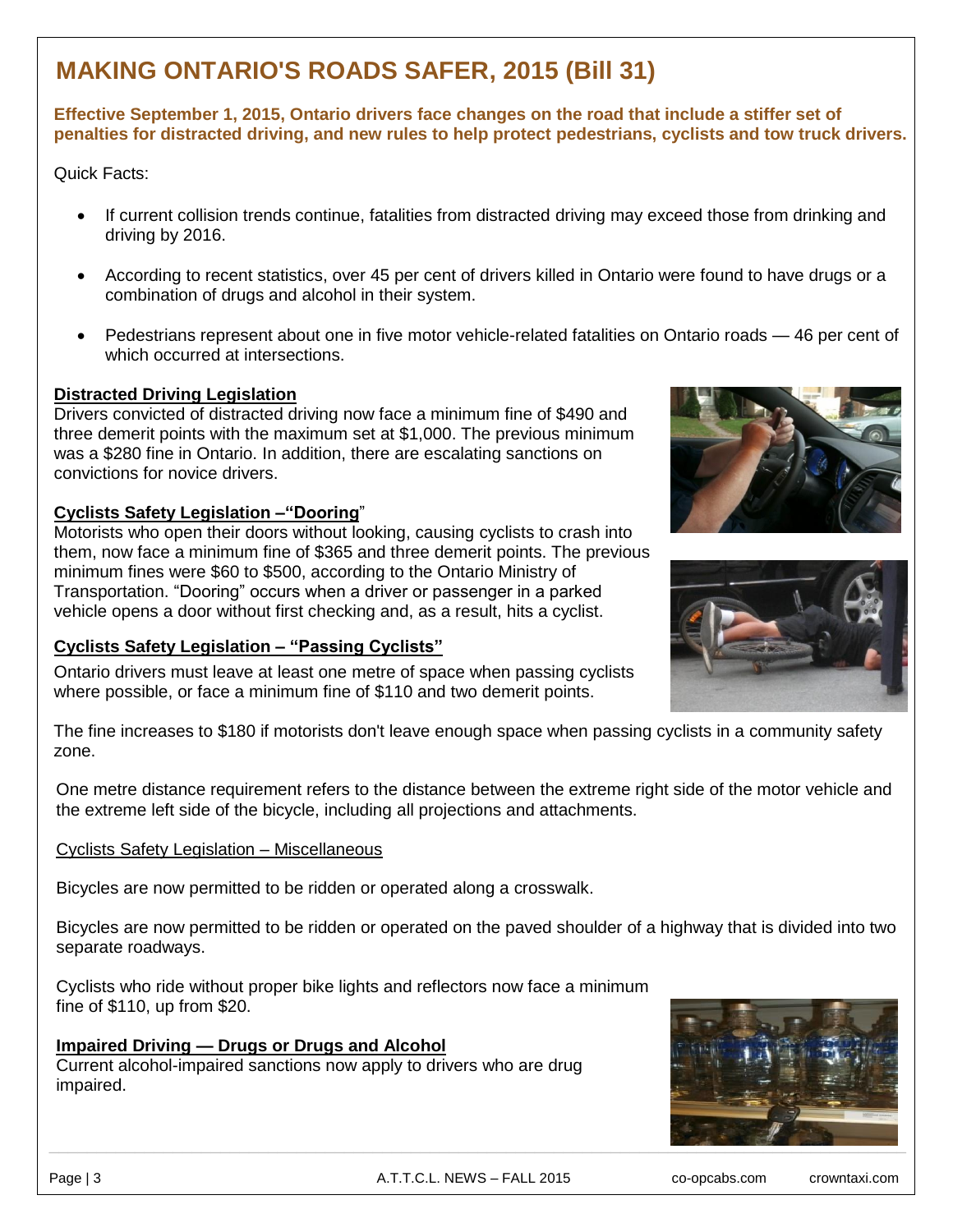# **Slow Down, Move Over Legislation – Tow Trucks**

Slow Down, Move Over Legislation now includes tow trucks stopped at the side of the highway with their amber lights flashing. This is in addition to emergency vehicles with red, or red and blue lights flashing.

Motorists are required to slow down and, if possible, change lanes when they drive by emergency vehicles and tow trucks stopped at the side of the road.

Drivers who don't slow down or move over will face a minimum fine of \$490 and a penalty of 3 demerit points upon conviction.

## **Pedestrian Crossover Legislation**

Drivers are now required to remain stopped at a pedestrian crossover or school crossing until the person crossing the street and the school crossing guard are off the roadway.

When a pedestrian is crossing on the roadway within a pedestrian crossover, the driver of a vehicle approaching the crossover:



- shall stop before entering the crossover;
- shall not overtake another vehicle already stopped at the crossover; and
- shall not proceed into the crossover until the pedestrian is no longer on the roadway.



# **TO OBTAIN THE WHEEL-TRANS CERTIFICATION:**

- Drivers must successfully complete the one-day A.T.T.C.L. Driver Orientation and Special Needs Training Course. The course also covers Wheel-Trans policies and procedures.
- Upon successful completion of the course, drivers will be issued a Wheel-Trans Training Certificate, and will then be eligible to receive Wheel-Trans orders.
- Drivers are required to provide a vulnerable sector police check.
- Drivers can register for the course at either the Co-op or Crown offices.
- Classes are held at 130 Rivalda Rd., A.T.T.C.L. training room every 2<sup>nd</sup> Tuesday.
- Class times: 9:00 a.m. 4:30 p.m.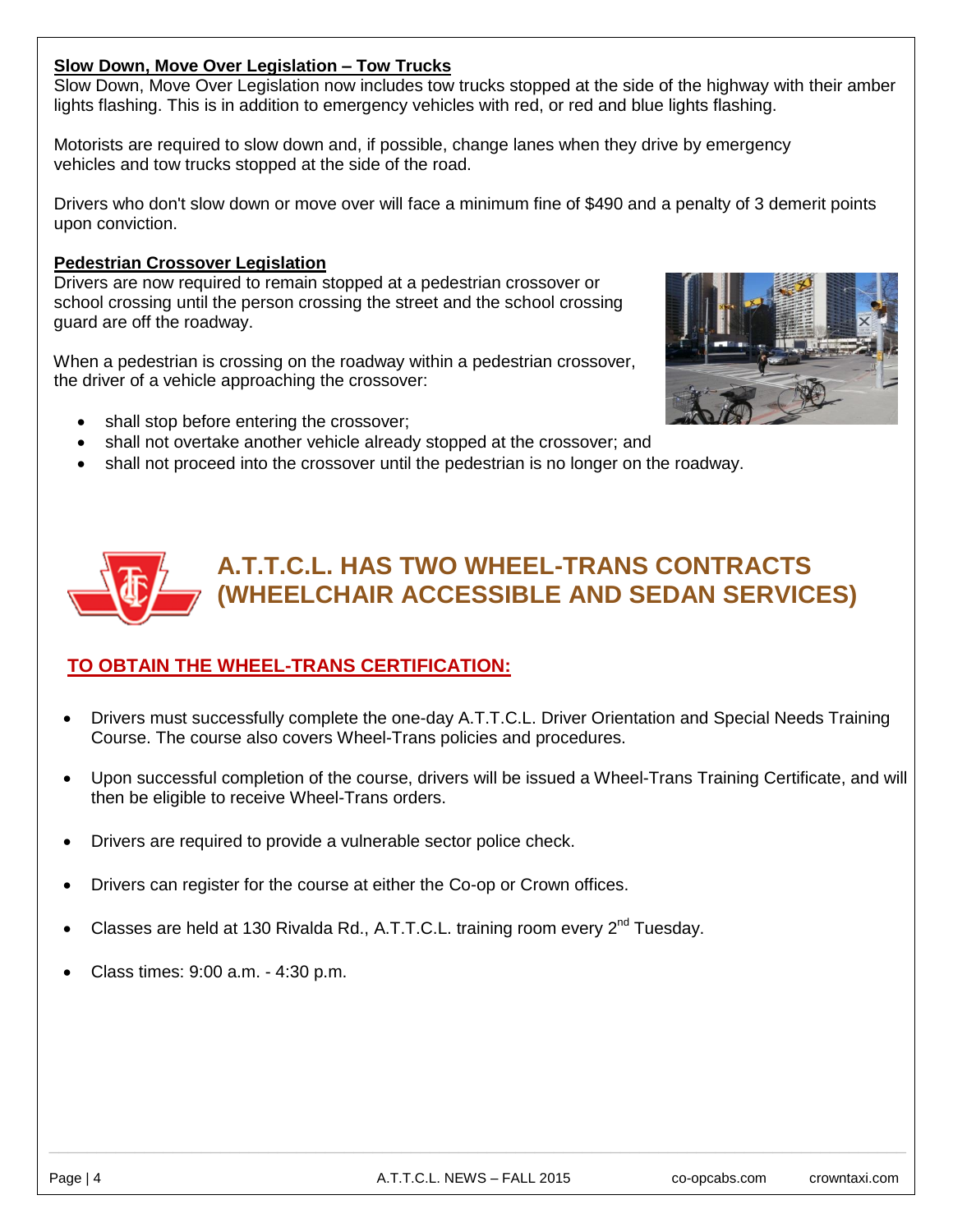# **WINTER DRIVING TIPS**



The Canadian Automobile Association has partnered with Transport Canada to create a brochure listing winter driving safety tips that all drivers need to know. The brochure, called "You, Your Vehicle and Winter Driving," is a handy guide that includes information about how Canadians can make their vehicles winter-ready, how to prepare for and drive in bad weather, and what to pack in a winter survival kit. The downloadable guide is full of helpful safety tips, and can be printed out and kept in your glovebox. http://www.caa.ca/working-for-you/safedriving/winter-driving/

Winter driving can be risky, so be prepared. Extreme winter weather conditions pose unique challenges and safety risks for most Canadian drivers. To help you prepare for winter driving, the following tips are provided.

#### **1. Get your vehicle ready for winter in the fall.**

Have a routine oil change, switch to a winter washer fluid and make sure all fluids are topped off. It's recommended that windshield wipers be replaced every six-months

**2. Install four matching winter tires.** Toronto Municipal Code, Chapter 545-144.4.

#### **3. Pack an emergency kit.**

It's always wise to have an emergency kit in the trunk in case of problems. In winter, the emergency kit needs extra equipment i.e., shovel, snowbrush, scraper, traction aids or abrasive materials, and winter windshield wiper fluid. All of these items should be added to those you keep in your vehicle for the rest of the year.

For your safety, you should always have reflective triangles or a reflective vest, a battery-free flashlight, some tools, a first-aid kit, a warm blanket and non-perishable food on board in the event of a breakdown in a remote area.

## **4. Learn and practice winter driving techniques before you need them.**

- Practice everyday safe driving buckle up, adjust your speed to the driving conditions, stay alert, take periodic breaks and pull over to make and receive phone calls. In addition, take extra precautions in winter - increase your following distance!
- Drive with your headlights on.
- When the roads are icy, slow down and allow extra time to reach your destination.
- Allow sufficient room for maintenance vehicles and plows, stay at least 15 car lengths back from the vehicle in front of you.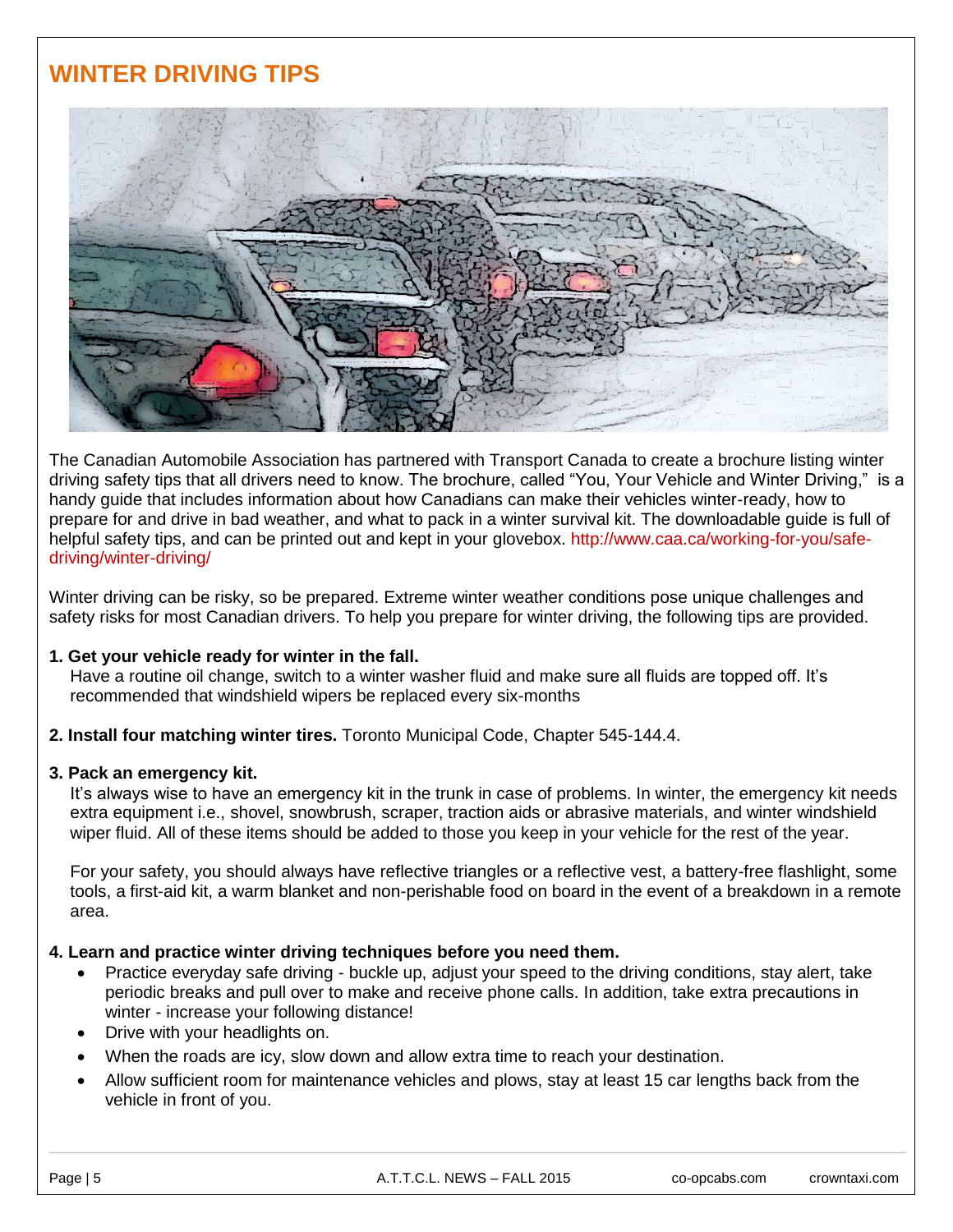Watch for icy surfaces on bridges, even when the rest of the road seems to be in good condition. Avoiding sudden manoeuvres and adjusting your speed to the weather conditions are the basic rules of safe winter driving. But there are also specific conditions you need to watch out for.

A roadway may appear dry, but be covered in so-called black ice. Invisible on the road surface, this ice usually forms when the temperature is hovering around 0°C. Bridges, overpasses and underpasses are all areas where these nasty patches of ice can spell trouble for the inattentive motorist.

When leaving the city to drive into a rural area, road conditions can change suddenly from dry to snow or ice-covered. The careful driver will reduce speed in this situation, to avoid surprises caused by radically reduced tire adherence.

- If you're stuck in snow, straighten the wheel and accelerate slowly. Add sand or cat litter under the drive wheels to avoid spinning the tires.
- If your tires lose traction, continue to look and steer in the direction you want to go. If the drive wheels start to spin or slide while going up a hill, ease off the accelerator slightly and then gently resume speed.
- Look farther ahead in traffic. The actions of drivers ahead will alert you to problems and give you extra seconds to react.
- Avoid cutting in front of trucks. They need more time to stop than passenger vehicles.
- Don't use cruise control in precipitation and freezing temperatures.
- Remember that four-wheel or all-wheel drive helps you to get going more quickly, but it won't help you stop any faster.
- If you have anti-lock brakes, apply constant, firm pressure to the pedal when braking.
- **5. Plan your trip, check road and weather conditions.** (http://www.theweathernetwork.com/)
- **6. Remove all snow from your vehicle before each trip. "**See and be seen" is always the rule.
- **7. Give yourself extra travel time in bad weather.**
- **9. Travel with a fully charged cell phone.**
- **10. SLOW DOWN and wear your seatbelt.**

## **REAR-WHEEL SKIDS**



A skid occurs when the rear wheels lock or lose traction. To regain steering control:

- 1. Take your foot off the brake pedal, if hard braking causes the rear wheels to skid.
- 2. Ease off the gas pedal if the rear wheels lose traction.
- 3. Shift to neutral (automatic) or push in the clutch pedal (standard).
- 4. Look down the road in the direction you want the front of the vehicle to go, and be aware of the vehicle and how it is responding to your steering.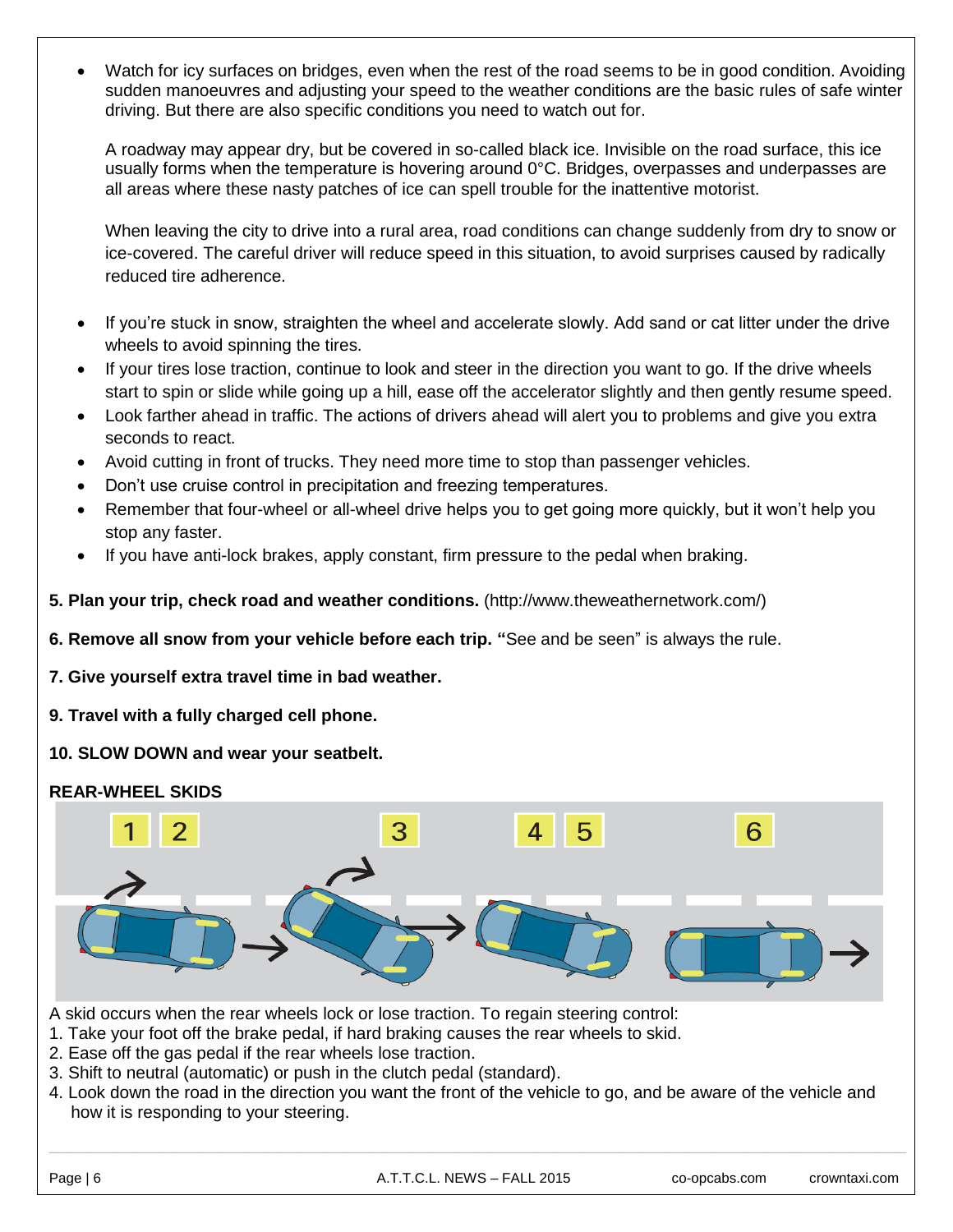- 5. To regain control, steer gently in the direction you want to go.
- 6. Once the vehicle is straight, return to a driving gear.
- 7. Accelerate gently.
- 8. Drive at a safe speed.

## **FRONT-WHEEL SKIDS**



Front-wheel skids are caused by hard braking, acceleration or by driving too fast for the road conditions. You can't steer when the front wheels lose traction. To regain steering control:

- 1. Release the brake if the front wheels skid from hard braking.
- 2. Ease off the gas pedal if the front wheels lose traction.
- 3. Shift to neutral (automatic) or push in the clutch (standard).
- 4. Wait for the front wheels to grip the road again.
- 5. Select drive (automatic) or release the clutch (standard).
- 6. Accelerate gently.

## **FOUR-WHEEL SKIDS**



Sometimes all four wheels lose traction – generally at high speeds or under poor road conditions. To regain steering control:

- 1. Remove your foot from the brake or accelerator.
- 2. Shift into neutral.
- 3. Look and steer in the direction you want the front of the vehicle to go.
- 4. Wait for the wheels to grip the road again.
- 5. Return to a driving gear.
- 6. Drive at a safe speed.